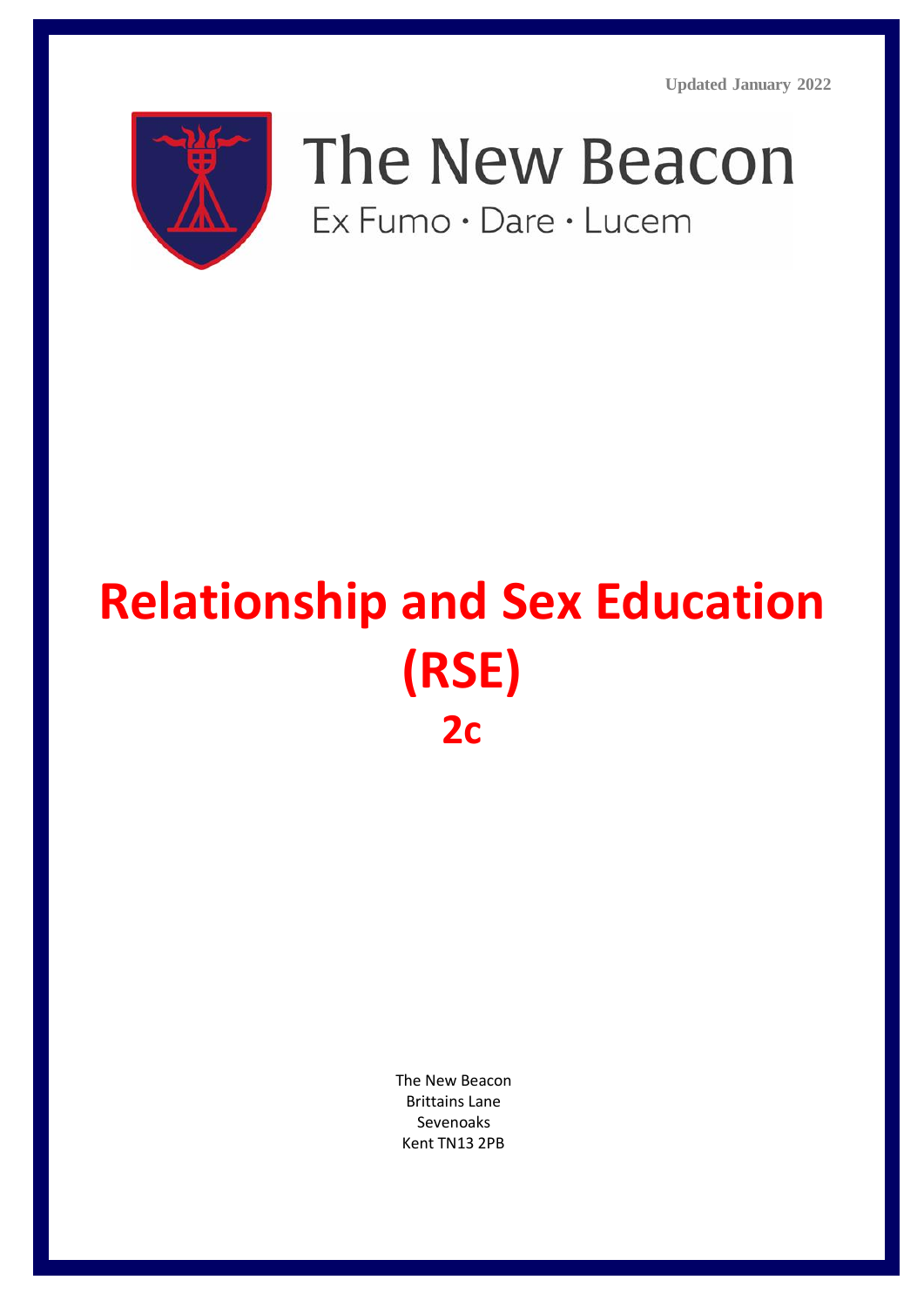#### **Aims and Objectives**

The New Beacon's aims and objectives for its pupils within relationship and sex education are for our pupils to become well-rounded, respectful and accepting individuals who are empathetic to people's needs and who can create, understand and forge positive relationships. Moreover, it is important to add that we also understand the role that we play as a school in helping our pupils to identify when relationships are unhealthy and what to do to seek advice, support and help.

Relationship and Sex Education aims to help our pupils learn about the emotional, social and physical aspects of growing up, relationships, sex, human sexuality and sexual health. This is done in an age appropriate manner within the school. This education is delivered in CPSHE lessons, Biology, Religious Studies and via the means of form periods, assemblies and guest speakers.

Learning opportunities occur at many occasions throughout the academic year and include lessons/talks/assemblies about improving a pupil's knowledge of forming relationships; understanding their body; their feelings and attitudes towards themselves and others; keeping safe by looking after their physical, mental and sexual health; and understanding who they can turn to for help in these matters. We encourage positive and supportive decision making, an understanding of the consequences of one's actions (whether they be positive or negative), and an emphasis is also placed on the fundamental concept of consent.

We also aim to prepare pupils for the opportunities, responsibilities and experiences they will encounter as they get older, as they progress to senior schools and ultimately, into adult life. We aim for the boys to be aware of the legal rights and responsibilities regarding equality (particularly with reference to the protected characteristics as defined in the Equality Act 2010), and that everyone is unique and equal. We aim to provide information and understanding about different kinds of relationships, whether they be intimate physical ones or other types of relationships. We aim to explain sexual orientation, gender identity, human reproduction, stability within relationships and the changes an individual goes through during puberty. We aim to increase pupils' awareness of the value and enjoyment of relationships based upon mutual respect and trust, responsibility and sensitivity towards the needs of others.

During the latter stages of a pupil's education at The New Beacon, we aim to educate pupils about the consequences, precautions and risks associated with sexual activity, providing them with information about where to source help, advice and support relating to these issues should they feel they need it in the future.

1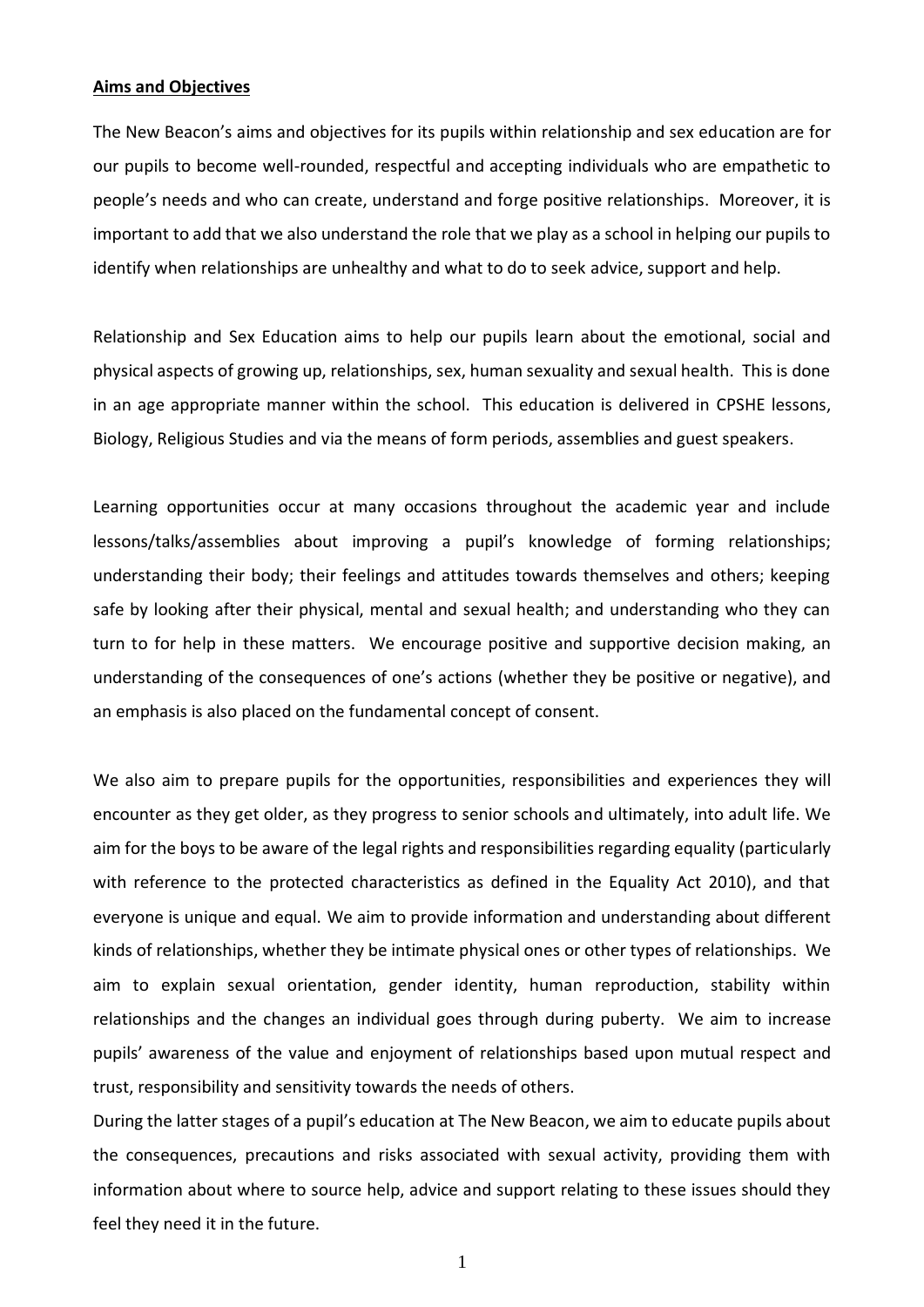## **Curriculum planning**

From April 2021, the whole school has incorporated and is following the PSHE Association's Thematic model syllabus. This allows different year groups to work on similar themes, more often than not at the same time, building a spiral programme year on year, whilst offering flexibility in terms of planning. Each year group's programme of study covers all of the new statutory requirements for their phase.

## **Arrangements for Teaching**

RSE content forms an important part of the CPSHE course, and the learning opportunities can be summarised as follows:

## **Year 1:**

**Families and friendships** – Roles of different people; families; feeling cared for **Safe Relationships** – Recognising privacy; staying safe; seeking permission **Respecting ourselves and others** – How behaviour affects others; being polite and respectful **Growing and changing** – Recognising what makes us feel unique and special; feeling; managing when things go wrong

## **Year 2**

**Families and friendships** – Making friends; feeling lonely and getting help

**Safe relationships** – Managing secrets; resisting pressure and getting help; recognising hurtful behaviour

**Respecting ourselves and others** – Recognising things in common and differences; playing and working cooperatively; sharing opinions

**Growing and changing** – Growing older; naming body parts; moving class or year

## **Year 3**

**Families and friendships** – What makes a family; features of family life

**Safe relationships** – Personal boundaries; safely responding to others; the impact of hurtful behaviour

**Respecting ourselves and others** – Recognising respectful behaviour; the importance of selfrespect; courtesy and being polite

**Growing and changing** – Personal strengths and achievements; managing and reframing setbacks

## **Year 4**

**Families and friendships** – Positive friendships, including online

**Safe relationships** – responding to hurtful behaviour; managing confidentiality; recognising risks online

**Respecting ourselves and others** – Respecting differences and similarities; discussing difference sensitively

**Growing and changing** – Physical and emotional changes in puberty; external genitalia; personal hygiene routines; support with puberty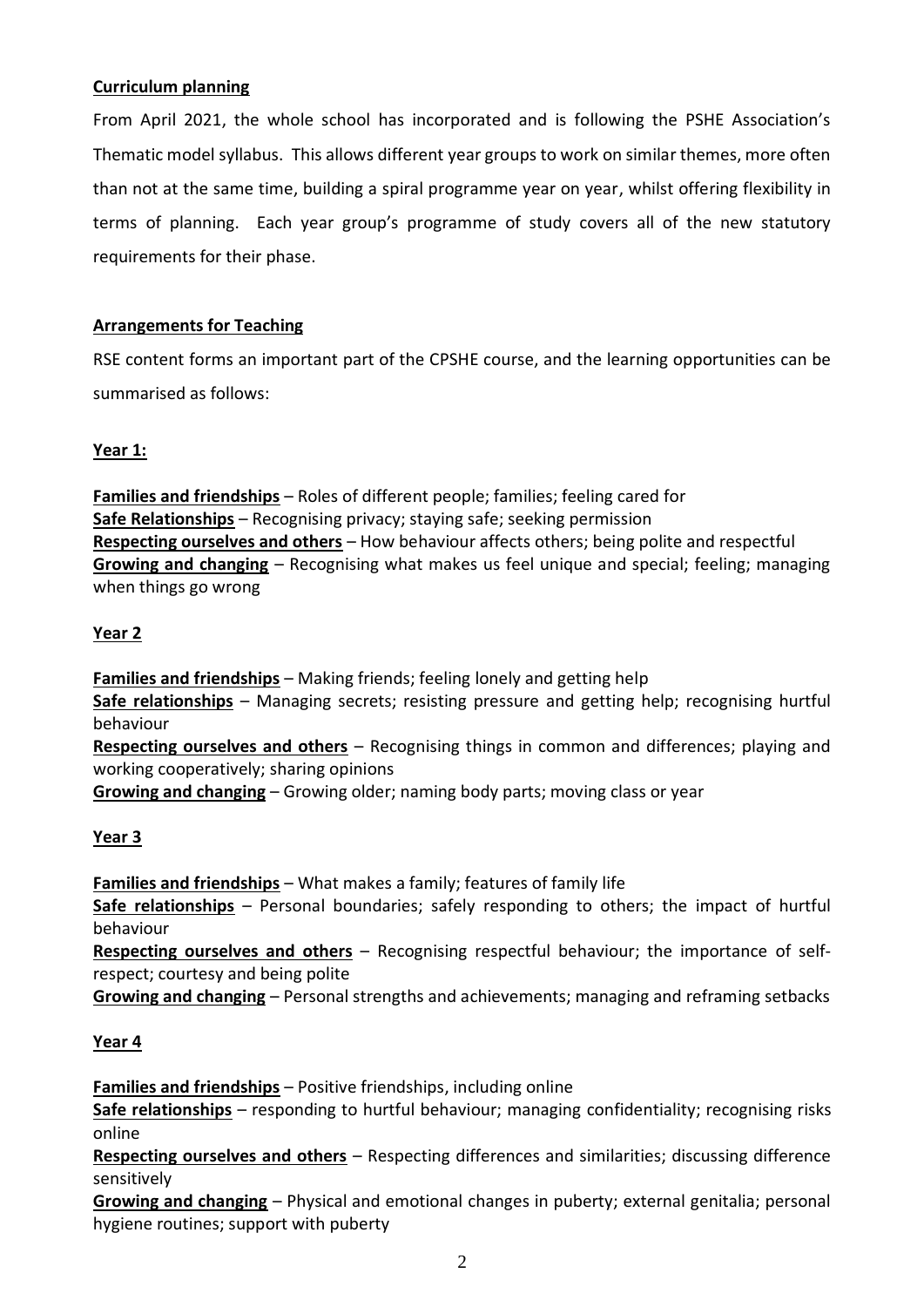## **Year 5**

**Families and friendships** – Managing friendships and peer influence **Safe relationships** – physical contact and feeling safe **Respecting ourselves and others** – Responding respectfully to a wide range of people; recognising prejudice and discrimination

**Growing and changing** – Personal identity; recognising individuality and different qualities; mental wellbeing

## **Year 6**

**Families and friendships** – Attraction to others; romantic relationships; civil partnerships and marriage

**Safe relationships** – Recognising and managing pressure; consent in different situations **Respecting ourselves and others** – Expressing opinions and respecting other points of view; including discussing topical issues

**Growing and changing** – Human reproduction and birth; increasing independence; managing transition

## **Year 7**

**Relationships** – Diversity; prejudice; bullying; building relationships; self-worth; romance and friendships (including online) and relationship boundaries

**Health and Wellbeing** – Healthy routines; influences on health; puberty; unwanted contact; FGM

### Year 8

**Relationships** – Discrimination in all its forms; racism; religious discrimination; disability; sexism; homophobia; biphobia; transphobia; gender identity; sexual orientation; consent; sexting; an introduction to contraception

**Health and Wellbeing** – Mental health and emotional wellbeing including body image and coping strategies

Members of staff are encouraged to say if they do not feel comfortable with any specific topic area.

If this does arise then a different teacher will take that particular class and teach the topic. Very occasionally, a specific part of the curriculum may be taught later in the academic year or even in later years.

**Some classes in the Middle School (e.g. Year 6 human reproduction and birth) and in the Senior School (e.g. LGBTQ+, contraception) tackle themes of a more mature and sensitive nature. Before we embark on such a topic, we write to parents explaining the exact content of the course to give them the opportunity to ask questions or perhaps take their sons out of the classes.** This also occurs when we have visiting speakers concentrating on sensitive and mature themes e.g. Yr. 8 Drugs education and the visit of Drugsline Education.